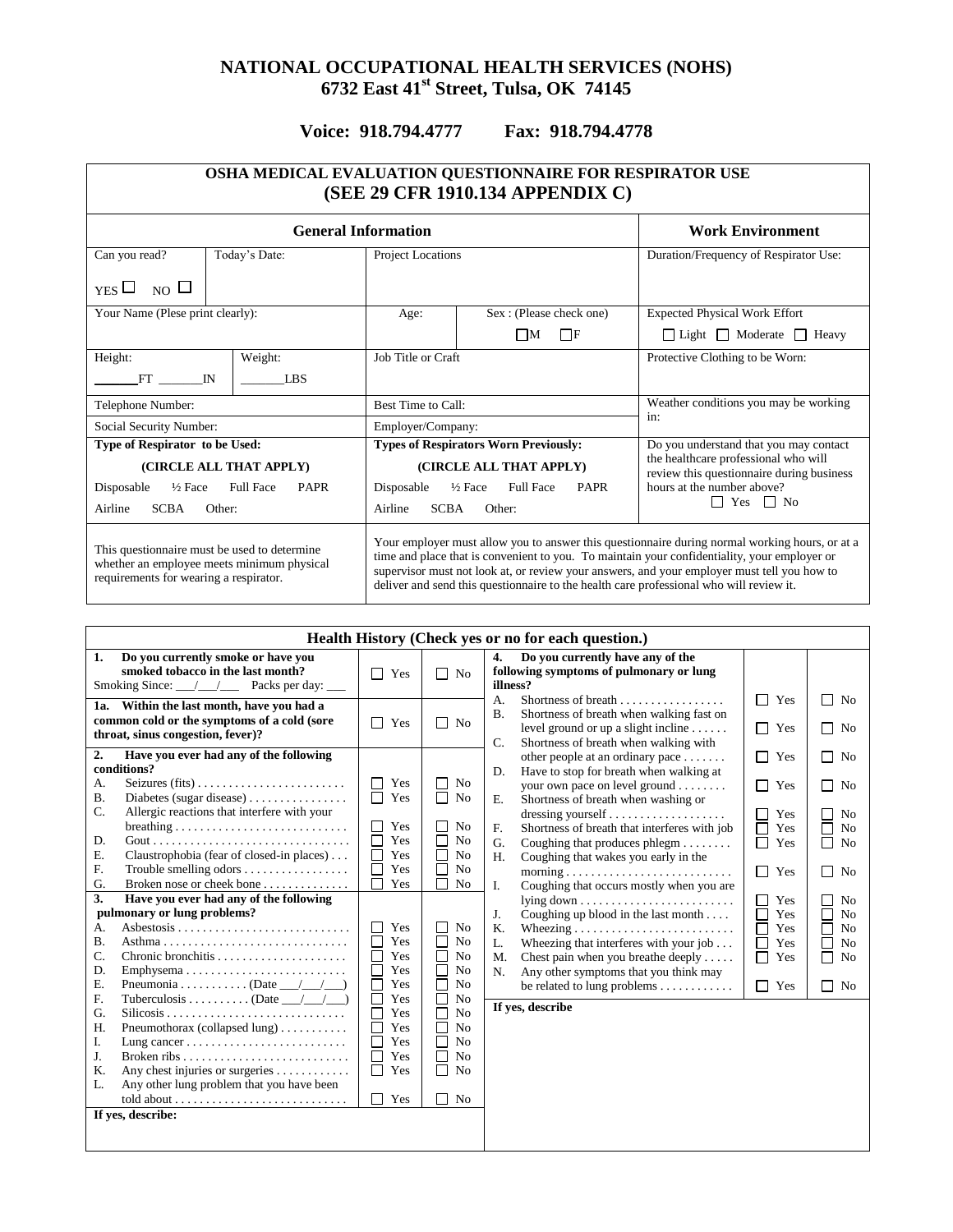| 5.<br>Have you ever had any of the following                                      |                      |              | If yes, describe                                                                                                      |                      |                    |
|-----------------------------------------------------------------------------------|----------------------|--------------|-----------------------------------------------------------------------------------------------------------------------|----------------------|--------------------|
| cardiovascular or heart problems?                                                 |                      |              |                                                                                                                       |                      |                    |
| Heart attack (If yes, Date $\_\_\_\_\_\_\_\_\$<br>А.                              | ⊔<br>Yes             | No           |                                                                                                                       |                      |                    |
| Stroke (If yes, Date $\_\_\_\_\_\_\_\_\$<br>В.                                    | $\Box$<br>Yes        | No           |                                                                                                                       |                      |                    |
| C.<br>Heart failure (If yes, Date $\_\_\_\_\_\_\_\_\$<br>D.                       | $\Box$<br>Yes<br>Yes | No<br>No     | 9.<br>Have you ever lost vision in either eye?                                                                        | $\Box$ Yes           | $\Box$ No          |
| Ε.<br>Swelling in your legs or feet                                               | Yes                  | No           |                                                                                                                       |                      |                    |
| F.                                                                                | Yes                  | No           | Do you currently have any of the<br>10.                                                                               |                      |                    |
| G.                                                                                | Yes                  | No           | following vision problems?                                                                                            |                      |                    |
| Н.<br>Any other heart problems $\dots \dots \dots \dots$                          | Yes                  | No           | А.                                                                                                                    | ⊔<br>Yes             | No                 |
| If yes, describe:                                                                 |                      |              | Wear prescription glasses<br>Β.<br>C.<br>Need prescription glasses to do your job                                     | П<br>Yes<br>□<br>Yes | No<br>П<br>No      |
|                                                                                   |                      |              | D.                                                                                                                    | Yes<br>ப             | No                 |
|                                                                                   |                      |              | Ε.<br>Any other eye or vision problems $\dots\dots$                                                                   | $\Box$ Yes           | No<br>$\perp$      |
|                                                                                   |                      |              |                                                                                                                       |                      |                    |
| Have you ever had any of the following<br>6.<br>cardiovascular or heart symptoms? |                      |              | If yes, describe:                                                                                                     |                      |                    |
| Frequent pain or tightness in your chest<br>А.                                    | ப<br>Yes             | $\Box$ No    |                                                                                                                       |                      |                    |
| В.<br>Pain or tightness in your chest during                                      |                      |              |                                                                                                                       |                      |                    |
|                                                                                   | $\Box$ Yes           | $\Box$ No    |                                                                                                                       |                      |                    |
| Pain or tightness in your chest that interferes<br>C.                             |                      |              | Have you ever had any injury to your<br>11.                                                                           |                      |                    |
|                                                                                   | $\Box$ Yes           | $\Box$ No    | ears, including a broken eardrum?                                                                                     | $\Box$ Yes           | $\Box$ No          |
| In the past two years, have you noticed your<br>D.                                |                      |              |                                                                                                                       |                      |                    |
| heart skipping or missing a beat                                                  | $\Box$ Yes           | $\Box$ No    | Do you currently have any of the<br>12.<br>following hearing problems?                                                |                      |                    |
| Е.<br>Heartburn or indigestion that is not related to                             | $\Box$ Yes           | $\Box$ No    | А.                                                                                                                    | ப<br>Yes             | No                 |
| F.<br>Do antacids relieve your heartburn or                                       |                      |              | Β.<br>Consistently hearing ringing in your ears                                                                       | П<br>Yes             | No                 |
|                                                                                   | $\Box$ Yes           | $\Box$ No    | C.<br>Wear a hearing aid $\ldots \ldots \ldots \ldots \ldots$                                                         | $\Box$<br>Yes        | $\Box$<br>No       |
| Any other symptoms that you think may be<br>G.                                    |                      |              | Any other ear or hearing problems $\dots\dots$<br>D.                                                                  | $\Box$ Yes           | No<br>$\mathsf{L}$ |
| related to heart or circulation                                                   | П<br>Yes             | $\Box$ No    |                                                                                                                       |                      |                    |
| If yes, describe:                                                                 |                      |              | If yes, describe:                                                                                                     |                      |                    |
|                                                                                   |                      |              |                                                                                                                       |                      |                    |
|                                                                                   |                      |              |                                                                                                                       |                      |                    |
| Do you currently take medication for any<br>7.                                    |                      |              |                                                                                                                       |                      |                    |
| of the following problems?                                                        |                      |              | Have you ever had a back injury?<br>13.                                                                               | $\Box$ Yes           | $\Box$ No          |
| Breathing or lung problems<br>А.                                                  | $\Box$<br>Yes        | ப<br>No      | Do you currently have any of the<br>14.                                                                               |                      |                    |
| В.                                                                                | $\Box$<br>Yes        | No           | Following musculoskeletal problems?                                                                                   |                      |                    |
| C.<br>$\text{ Blood pressure} \dots \dots \dots \dots \dots \dots \dots \dots$    | $\Box$<br>Yes        | No           | Weakness in any of your arms, hands, legs,<br>А.                                                                      |                      |                    |
| D.                                                                                | Yes<br>$\Box$        | No<br>$\Box$ |                                                                                                                       | ப<br>Yes             | No                 |
| Е.<br>If yes, describe:                                                           | Yes                  | No           | Β.                                                                                                                    | □<br>Yes             | No                 |
|                                                                                   |                      |              | C.<br>Difficulty moving your arms or legs $\dots$ .                                                                   | $\Box$ Yes           | U<br>No            |
|                                                                                   |                      |              | Pain or stiffness when you lean forward or<br>D.                                                                      |                      |                    |
|                                                                                   |                      |              | backward at the waist<br>Difficulty fully moving your head fully up<br>Е.                                             | $\Box$ Yes           | $\Box$ No          |
| If you have used a respirator, have you<br>8.                                     |                      |              |                                                                                                                       | $\blacksquare$ Yes   | $\Box$<br>No       |
| experienced any of the following problems?                                        |                      |              | F.<br>Difficulty fully moving your head side to                                                                       |                      |                    |
| A.                                                                                | □<br>Yes             | No           | $side \ldots \ldots \ldots \ldots \ldots \ldots \ldots \ldots \ldots \ldots$                                          | $\perp$<br>Yes       | No                 |
| В.                                                                                |                      |              |                                                                                                                       |                      |                    |
| C.<br>Anxiety                                                                     | $\Box$<br>Yes        | $\Box$<br>No | G.<br>Difficulty bending at your knees                                                                                | П<br>Yes             | No                 |
|                                                                                   | $\Box$<br>Yes        | No<br>ப      | Difficulty squatting to the ground $\dots\dots$<br>Н.                                                                 | $\Box$ Yes           | $\Box$ No          |
| D.<br>General weakness or fatigue                                                 | Yes<br>⊔             | No<br>ΙI     |                                                                                                                       |                      |                    |
| Any other problems that interfere with your<br>Е.                                 |                      |              | Difficulty climbing a flight of stairs or<br>I.                                                                       | П<br>Yes             | No.                |
| use of a respirator $\dots \dots \dots \dots \dots \dots$                         | $\Box$ Yes           | $\Box$ No    | ladder carrying more than 25 pounds                                                                                   | $\Box$ Yes           | No                 |
|                                                                                   |                      |              | Any other muscle or skeletal problems<br>J.                                                                           |                      |                    |
|                                                                                   |                      |              | If yes, describe:                                                                                                     |                      |                    |
|                                                                                   |                      |              |                                                                                                                       |                      |                    |
|                                                                                   |                      |              |                                                                                                                       |                      |                    |
| А.                                                                                |                      |              | *** If you answered yes to any of the above questions, see if the consultation sections below apply to you. ***<br>В. |                      |                    |
| Only persons with diabetes answer these<br>questions.                             |                      |              | Only persons with high blood pressure<br>answer these questions.                                                      |                      |                    |

|    | only persons when anisocies answer incse           |              |                     | omy persons when men slood pressure                 |                     |           |
|----|----------------------------------------------------|--------------|---------------------|-----------------------------------------------------|---------------------|-----------|
|    | questions.                                         |              |                     | answer these questions.                             |                     |           |
|    | Do you take any oral medication for your           |              |                     | Has your physician prescribed blood                 |                     |           |
|    |                                                    | $\Box$ Yes   | $\Box$ No           |                                                     | $\Box$ Yes          | $\Box$ No |
| 2. | Do you take insulin shots for your diabetes        | $\Gamma$ Yes | No.<br>$\mathsf{L}$ | Do you take your blood pressure medication          |                     |           |
| 3. | Are you following the instructions your            |              |                     | as ordered by your physician $\dots\dots\dots\dots$ | $\Box$<br>Yes       | $\Box$ No |
|    | physician has given you for care of your           |              |                     | Have you started a new blood pressure<br>3.         |                     |           |
|    |                                                    | $\Gamma$ Yes | $\Box$ No           | medication within the past two weeks                | $\mathsf{L}$<br>Yes | No<br>П   |
| 4. | Do you and your physician consider your            |              |                     | Do you get your blood pressure checked<br>4.        |                     |           |
|    | diabetes under control                             | $\Box$ Yes   | П<br>No             |                                                     | Yes<br>l 1          | No<br>П   |
| 5. | Have you had an episode of low blood sugar         |              |                     |                                                     |                     |           |
|    | in the past three months $\dots \dots \dots \dots$ | $\Gamma$ Yes | No<br>П             |                                                     |                     |           |
| 6. | Do you carry some type of sugar with you at        |              |                     |                                                     |                     |           |
|    |                                                    | $\Box$ Yes   | No.<br>$\Box$       |                                                     |                     |           |
|    | If yes, describe:                                  |              |                     | If yes, describe:                                   |                     |           |
|    |                                                    |              |                     |                                                     |                     |           |
|    |                                                    |              |                     |                                                     |                     |           |
|    |                                                    |              |                     |                                                     |                     |           |
|    |                                                    |              |                     |                                                     |                     |           |